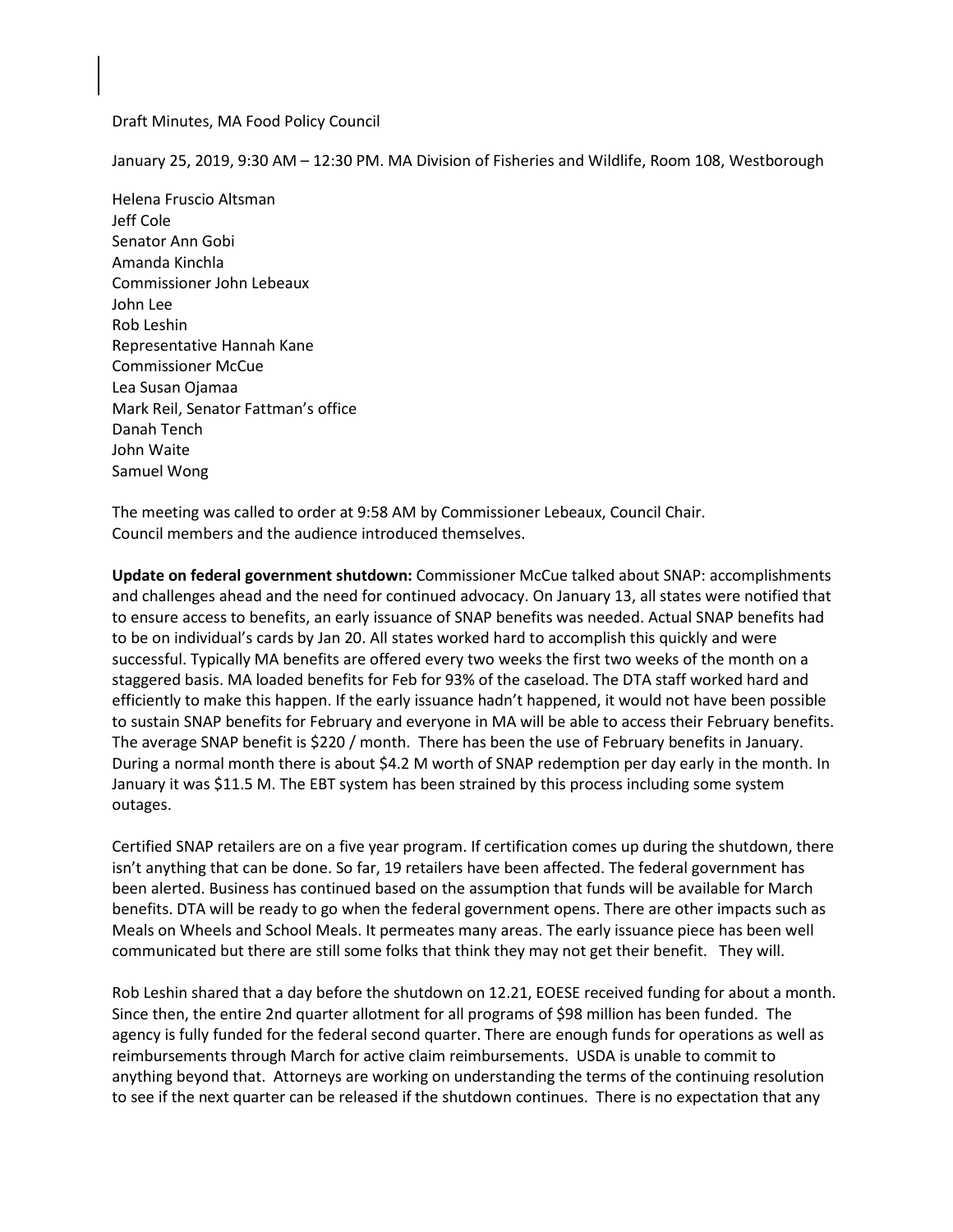local group will have to use their own funding. In terms of USDA foods commodity program, all the purchases were made before 12.21 to the four regional warehouses in MA including about \$30M worth of products. The food is still moving and there is supply through March. Guidance was shared for school districts with federal employees and their children. When their back pay is reinstated, their annual income may not quality. Schools have been asked to use their best judgments.

**Acceptance of Minutes:** John Wait noted a correction to the motion "*A motion to support the MA Farm to School grant program was made by Represented Kulik, seconded by John Waite and passed unanimously." He made the motion and Representative Kulick seconded. The FPC accepted this as an editorial correction.* A request for clarification of the record of the vote was made and accepted by the Council. Danah Tench, Mark Reil, Sam Wong and Helena Fruscio Altsman recorded abstentions since they were not in attendance. All State agency members also abstained. Voting in favor was Jeff Cole, John Waite, Amanda Kinchla, Representative Kane, and Senator Gobi. It was noted that abstention doesn't necessarily mean a lack of support

A motion to accept the minutes as clarified was made by John Wait and seconded by John Lee. The motion carried with abstention by Helena Fruscio Altsman.

#### **Officers Reports**

The 2018 MA FPC annual report with comments from DTA and John Lee that have been incorporated and are not substantive was presented. A motion to accept the report was made by John Lee, seconded by Amanda Kinchla, and passed unanimously. Council Officer elections: Elections will be addressed at the next meeting in March. MDAR has been in contact with the speaker's office for a replacement for Representative Kulik.

#### **Program:**

Presentation: **Overview of selected food policy councils, structures and priorities of relevance to the MA FPC.** Review of new guide for lobbying and advocacy. Nicole E Negowetti, Health and Access Program, Food Law and Policy Clinic, Center for Health Law and Policy Innovation, Harvard Law School and student Alex Harding.

What is the difference between advocacy versus lobbying and what can Council members engage in? The enabling legislation shows opportunities for advocacy, the process of supporting a cause or proposal. Lobbying is a subset of advocacy, aimed to influence government officials such as taking a position on a specific piece of legislation. Education and general recommendations would not be considered influencing a legislator on a specific piece of legislation. Writing draft language for legislation when requested would be considered general advocacy. There are fewer restrictions acting as an individual, compared to being a member of a FPC. MA FPC is a governmental Council. How does the structure influence what the Council can do? The DC Food Policy Council has a similar mandate. Their annual report has specific recommendations (like the Collaborative). Philadelphia FPC is similar but broader. They provide testimony upon request. FPC can provide expertise once it's request from the legislature. The state of Nevada puts out annual reports with analysis and publishing major topics from meeting s and outreach efforts including summits, etc. Many nonprofit FPC have limited lobbying. They have been very involved in advocacy and working with the city council. The MN group is embedded with the University and has lobbying restrictions so they focus on training food advocates.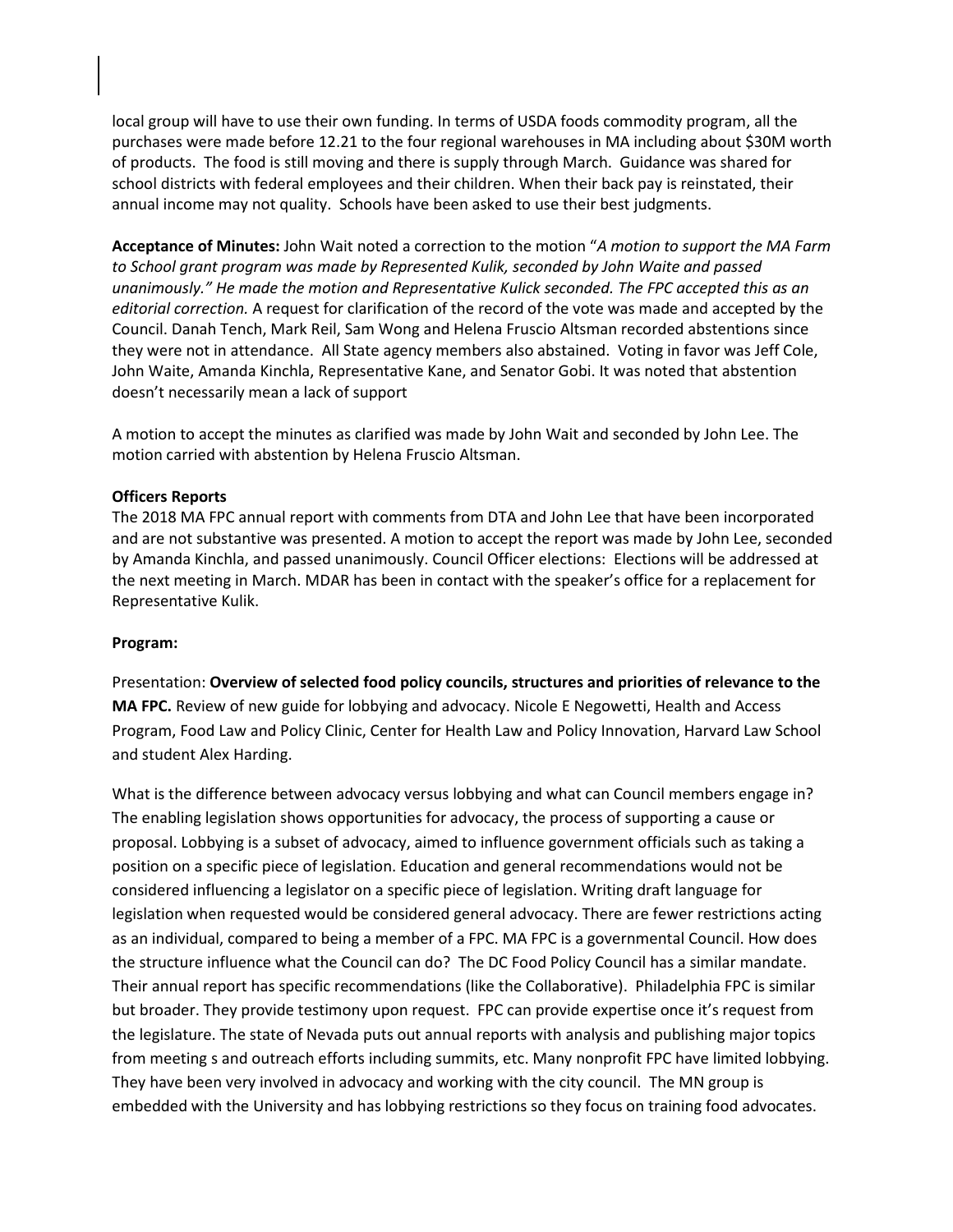They provide reports and technical assistance on broad recommendations for policy goals. Educating the public about the effects about a policy or nonpartisan analysis as requested.

Question: Do the government models have dedicated staff or funding? How many types of Council have state agency members?

Are there recommendations for this Council to change? The Council could provide testimonies as a primary avenue for future change. Another way to have influence, highlight some of those issues that we want to be priority and make a general recommendation and hosting some forums of folks who have difference ideas about the issues.

Question: The CA FPC wrote a member of USDA bout the Farm Bill and recommendation. CA FPC is made of state FPCs across the state. What's the reach of this Council, state, national or regional?

Noted: Harvard is putting out a guide about lobbying and advocacy.

### **Massachusetts Legislative Food System Caucus**, Representative Hannah Kane and Senator Anne Gobi

Representative Kane and five other co-chairs, Rep. Dan Donahue, Rep. Paul Schmid, Sen. Anne Gobi, Sen. Jo Comerford and Sen. Eric Lesser, launched the Caucus last week and had 52 offices attend (out of 200) which was monumental. Ashley Randle, MDAR, was in attendance. The Caucus was formed to have a convening group that can speak to the issues that impact the food system in the Commonwealth. Food access, Farmland and Economic Development are the priorities. There is good representation from the House and Senate. The Caucus has a mix of members that want to be involved at various levels. The Goal is to develop legislative and budgetary priorities in a participatory/consensus-driven manner. Our key partner is Winton Pitcoff and the MA Food System Collaborative because of the important role they have played and their strong connections to many other organizations. The Caucus has a broad list of partners/advocacy organizations that are being engaged. At an upcoming meeting, advocates will be invited regarding priority legislation. We are working to determine budget items and priority bills of the Caucus as well as endorsed bills. For example, the pollinator bills that already have a strong advocacy group would not be a priority bill for us but may be an endorsed bill. HIP will most likely be one of our greatest priorities. We also might weigh in on other issues that affect our priorities. We might draft a letter to our Congressional delegation encouraging them to find a way to end the government shutdown for example.

Senator Gobi noted that Representative Kane deserved all the credit for the caucus and noted that it was an impressive meeting considering that the house and senate wasn't in session. The bipartisan Caucus partners will grow to include groups such as the Food Project. The Caucus wants to have information consistently available and envisions opportunities to engage in public education, to be forward thinking and engage with local FPCs. Representative Kane's office staff is the contact. She also noted that over 6,000 bills have been filed.

Only Caucus members get to weigh in on the issues. When priority legislation is defined, there will be a press release. The Caucus is interested in marine topics as part of the food system. At least one legislation focus is expected in each of the three priority areas. Attention will also be positioned with other events during the year such as National Hunger Month, Veterans Bill etc. to allow the Caucus to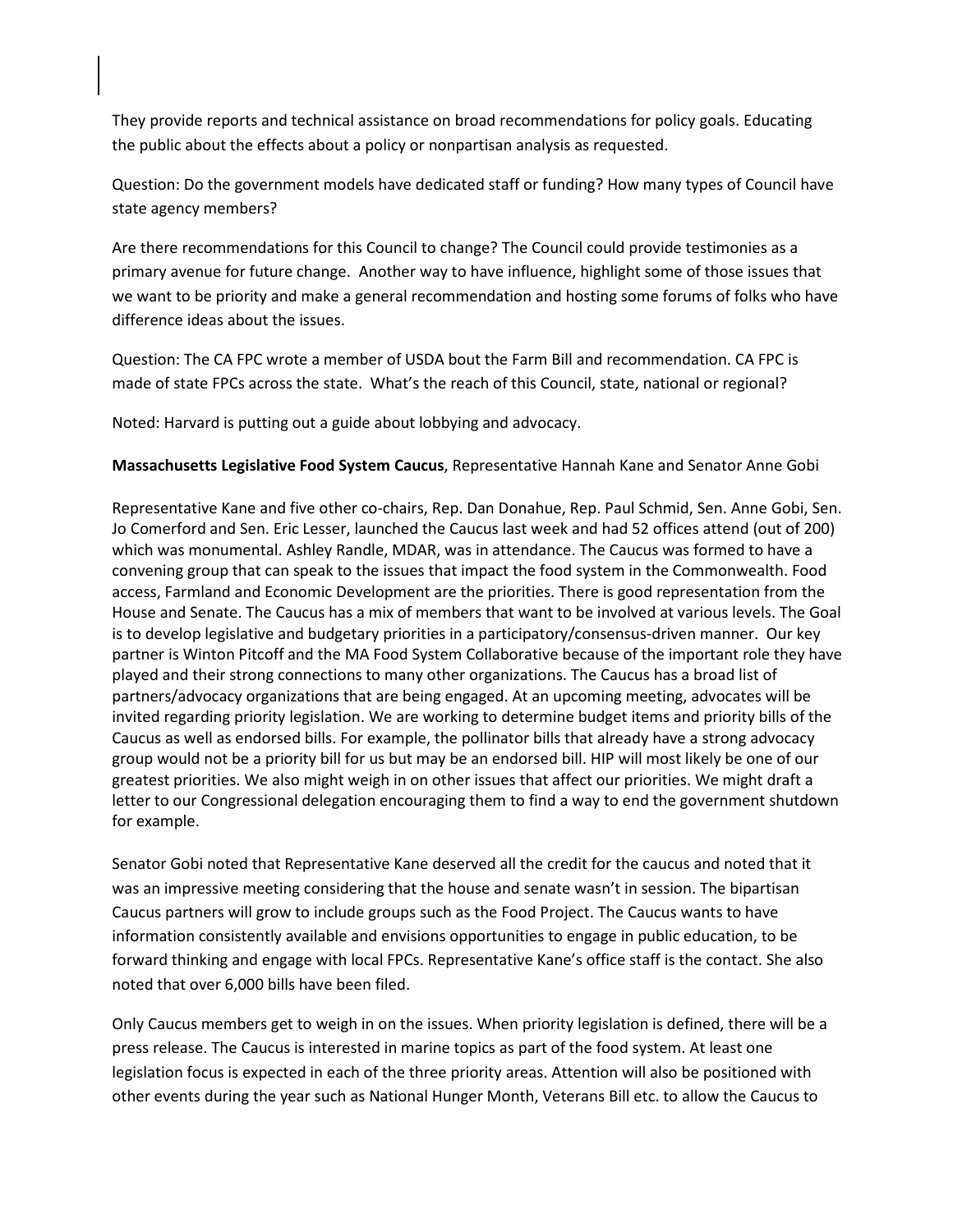weave a narrative and impact other things that are going on. As Council members, Representative Kane and Senator Gobi will share the outcomes from the meetings.

Commissioner Lebeaux and many other Council members shared their enthusiasm for this fabulous development which offers a great opportunity to get great ideas converted into policy.

**Discussion: MA Food Policy Council – roles and opportunities, FPC structure and new initiatives**: John Waite, Western MA Food Processing Center, and Nicole Negowetti

John Waite: What else can be accomplished? Do we need to look at our by-laws? Do we need to revisit how the council votes, if there might be a distinction of voting verses advisory members? Staffing support-Could the Council have dedicated staffing? How could the Council achieve wider diversity? What is the role of the advisory committee? What is the Council's relationship with the Caucus?

Based on the presentations it seems the relationship to the caucus and how we collaborate as a council is better defined. Perhaps thinking about how we operate and how we integrate with state agencies are good topics for discussion.

The Advisory Committee could help with diversity although it operates under the Open Meeting Law. The enabling legislation states "SHALL" include an advisory committee. No phone conversation or web based meetings are allowed unless there is a physical quorum is available. A vote is required for remote participation. The previous Advisory Committee was instrumental in the development of the MA Local Food Action Plan. After that was accomplished, it wasn't clear what was left to do. Could subcommittees get work done between Council meetings? How can membership be expanded? Formal subcommittees are also subject to the open meeting law.

There is an existing network of FPCs. How can they relate to this state FPC? Should a priority be to continue to lobby for fisheries and UMASS to have a person on this Council? The bill to have F&G has been refiled. DOT perhaps should be considered. If some from agencies are added, shouldn't there be more private appointees too? What does the Council want to do, and who should be at the table. If the FPC about informing the administration or is it three bodies (Collaborative, Caucus and Council). Think about it broadly before thinking about who to add. Who are we making recommendations to?

Amanda Kinchla: How could the Council be more impactful? It's frustrating to not be as actionable; I thought I would be offering recommendations on food safety topics.

John Lee: Our role seems to have become one of collecting information, education and publishing it for the Collaborative to do something with. We can't be as strong because the state members have to abstain. I see the Council as an aggregator of knowledge and information. The White Papers have been helpful. We are an effective group but not in the way we thought we would be. The group is valuable. The Collaborative can do the work we thought we were going to do. There is more political juice in the Council than the Collaborative. But there isn't an awareness of the technical and political challenges. Do the White Papers get any traction? How else could it be done? Could the Council offer a briefing at the state house or put out a press release? What can be done to help to lift the Council' visibility?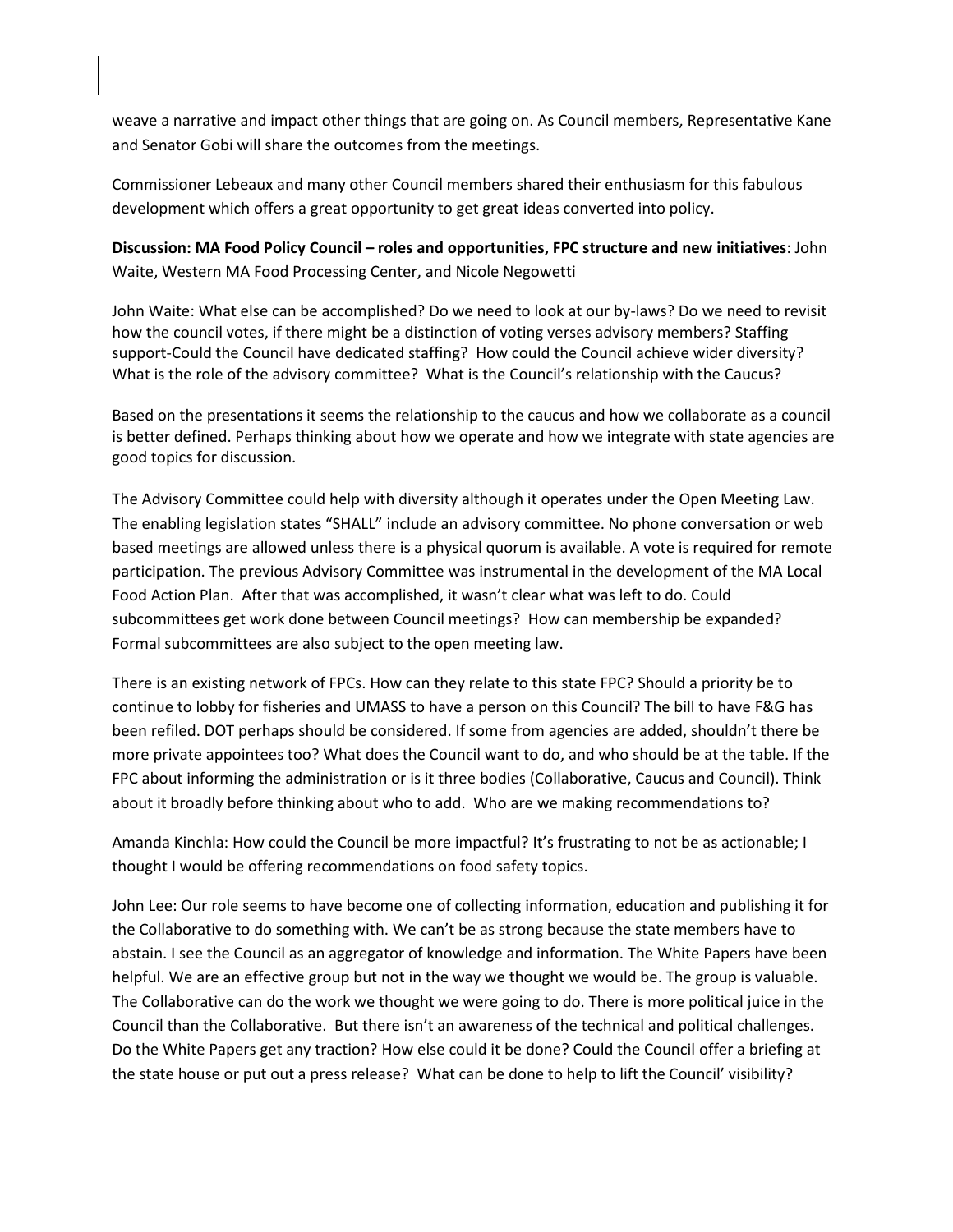John Lebeaux: The development of the Caucus could be a watershed moment for the Council since 25% of the legislature has signed on. It really elevates the entire food system. The Caucus will look to the Council for advice and recommendations. Should the Caucus make a request, we would have to determine how to respond. Legal staffs would need to be consulted. This is a timely conversation.

Comment: Perhaps cross agency issues could be elevated at Council meetings to be more intentional.

Jeff McCue. My own experience shows that some of the Council's aspirations have been realized. I don't send a designee. The meetings are highly informative and a good opportunity to share challenges. The amount of staff that we have engaged around the activities of the Council is substantial, and has been helping to further the agency work. The biggest dividend is that we operated in a silo of food security and now incorporate our economic impact with food security into larger health imperatives, influenced by the Council and common benefits. This helps me understand how to do better.

Rob Leshin: It's been extremely valuable to be on the Council. In food and nutrition, child hunger is connected with three Commissioners. To be here sitting with them makes work efficient. I can attribute many benefits to being a part of this Council. There are many benefits and actions that happen behind the scenes.

Commissioner McCue: If there was an opportunity to revisit the legislation it would be interesting. I don't like the fact that I can't advocate. Having to abstain from votes is uncomfortable, but we will always still show up.

Lea Susan: We're here because this is where our hearts are, but I'm not sure what that shows. Legislative changes could have agency members as non-voting members. But we have actionable accomplishment just by putting us together in a room. The interaction is very important. We can think about actionable with us as non-voting members. Do state agency members make the Council actionable? Official capacity of state members could be changed.

Helena Fruscio Altsman: The biggest benefit has been the further collaboration with MDAR and credence for what a strong agency they are for food and ag topics. There is a strong benefit among the agencies.

Representative Hannah Kane: In terms of the way state government works, sharing Council minutes doesn't create any value. Some actionable items are not seen. What happens behind the scenes is not recognized. It's hard to summarize what happens. The work on the HIP program has been an excellent example. What do we want to have happen in two years, what should be accomplished, who will take the lead? The Food Caucus has been in the plan but it's now clear that there is a value for it. There could be more actionable words for the annual report than "reviewed and discussed" for example. What happened in the last quarter and how can we reflect on it? Many things happened because we have a Council. We have a stronger list of priorities that link to our six main areas and list which we want action on. The Council could engage the governor in how important the food system is and have him attend a meeting once a year at least.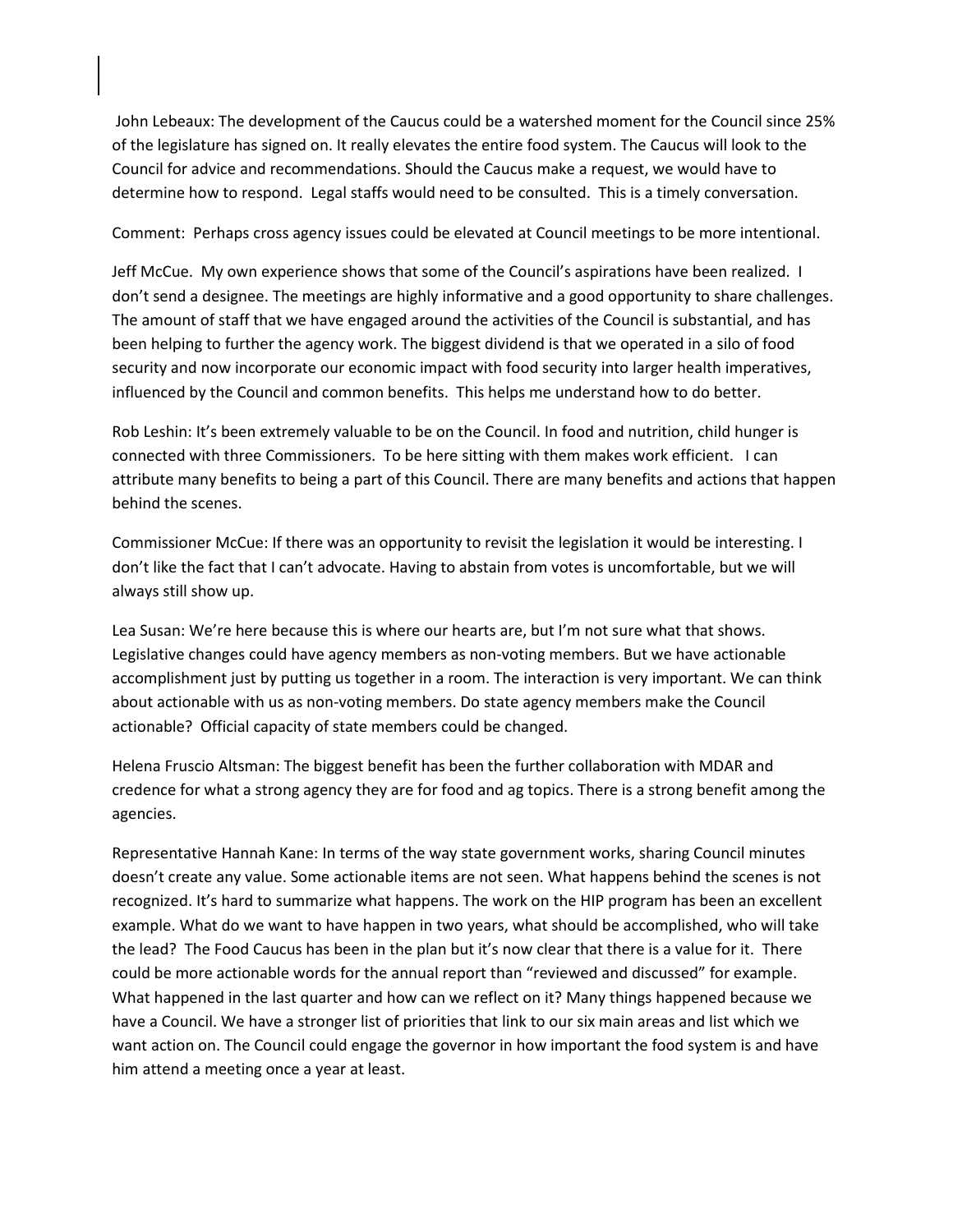Comment: What has happened behind the scenes would be great to be incorporated into the annual report. Meetings the past year have been outward looking with many presentations, but it would be good at each meeting for at least an agency, legislator and another member to share successes.

Comment: This meeting has been encouraging to learn that so much happens that we may not be aware of.

Council member John Lee, "I appreciate that we all get to put a face onto what we do and who does what to help get things get done, rather than faceless communications."

John Lebeaux: It's too bad that the agency isn't Department of Food and Agriculture (DFA) instead of MDAR, but it's hard to change. We remain committed to the concept of DFA. As I've publicity said, my background is municipal government and nursery. Through this process I've become quite educated on the food system and have become quite an advocate. We give preference to proposals for how they tie into the Action Plan. For example, the Food Trust has many parents including this body and the plan and outside stakeholders that resulted in it actually being implemented worked efficiently since HED was already at the table. We already knew each other and were talking about food at some level. We interact with all of the agencies about food. DEP and DFA report every week to the Governor's office. Some of our weekly reports include information about the Council and the proceedings. There are many people making decisions about what's a priority and there is a lot out there.

Commissioner McCue: As a result of being on the Council, Representative Kane and I had a chance to meet with the Governor's office. The Governor's office is aware of what's going on as they work to give consideration to all of the other stakeholders. In the government sphere, we do a good job though it's not always known for public consumption. And we don't always move that quickly and nimbly. We operate at the speed of government. We're actually in a good place and ready to take a good step.

Rep Kane suggested setting some yearly or two year goals which may help the Council manage and monitor work. Perhaps The Governor could be invited to attend a meeting each year.

**New Business:** MA Food System Collaborative Update, legislation for Food Plan metrics: Winton Pitcoff

The Caucus was an important initiative. Special thanks to Jessica in Representative Kane's office. The Collaborative has been going through legislation. Priorities are listed on the Collaborative website. Jeff Cole has been hired to help with farm organization networking, and advocacy support. He is now working on climate change and policy implications.

#### **Council member updates:**

Helena Fruscio Altsman: Last week "FISH" was announced as part of the agency's manufacturing innovation which will award \$500,000 to Northeastern University and fish processors to use robotics to increase fish processing in MA.

Commissioner McCue: HIP will run through February 28 and then start up again in the spring on May 25. A current pain point is that Mobile Market Plus has multiple partners. Though there isn't an update yet,